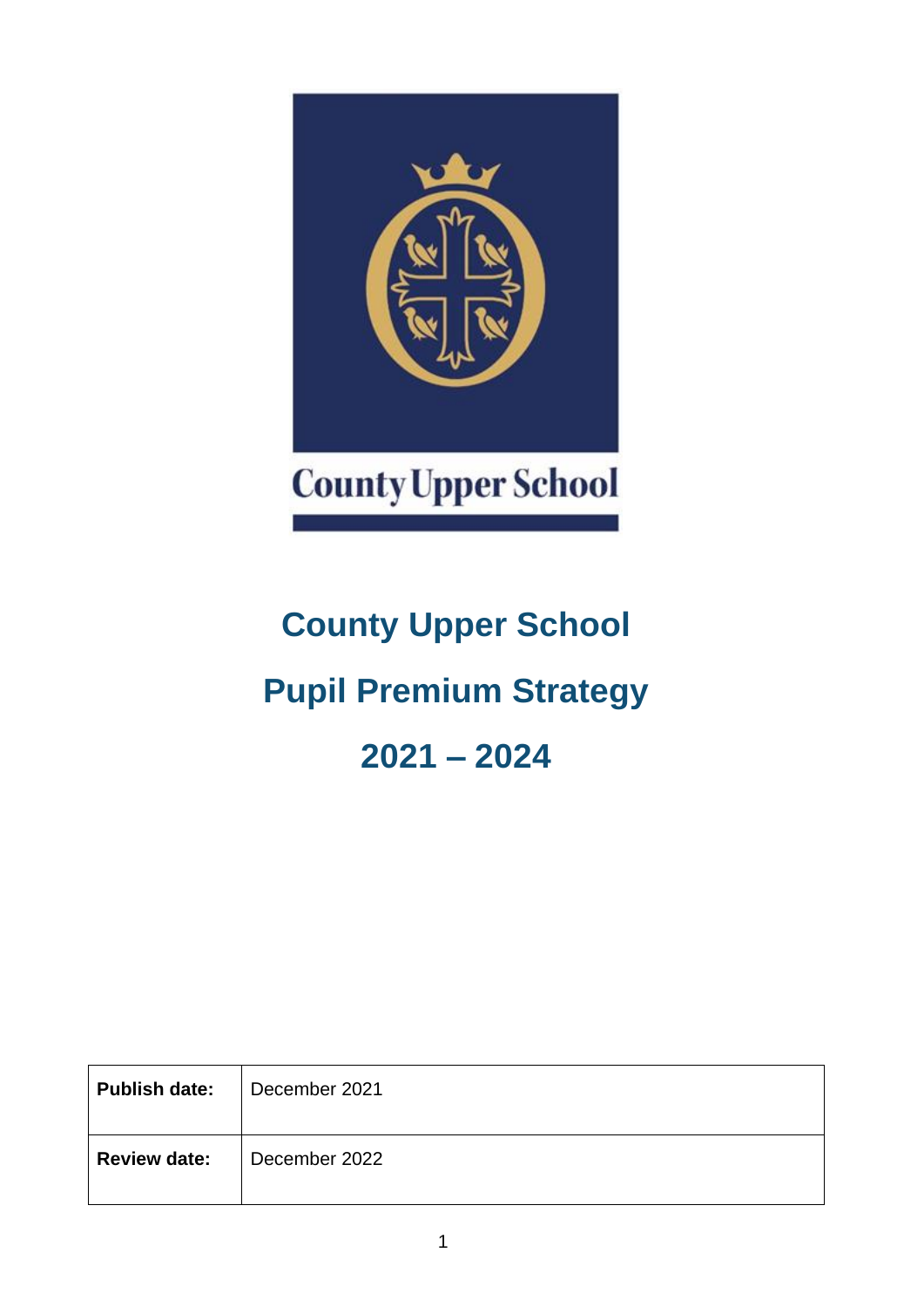This statement details our school's use of pupil premium (and recovery premium for the 2021 to 2022 academic year) funding to help improve the attainment of our disadvantaged pupils.

It outlines our pupil premium strategy, how we intend to spend the funding in this academic year and the effect that last year's spending of pupil premium had within our school.

#### **School overview**

| <b>Detail</b>                                                                                             | Data                                         |
|-----------------------------------------------------------------------------------------------------------|----------------------------------------------|
| School name                                                                                               | <b>County Upper School</b>                   |
| Number of pupils in school                                                                                | 634 (Excluding Sixth Form)                   |
| Proportion (%) of pupil premium eligible pupils                                                           | 20.5%                                        |
| Academic year/years that our current pupil premium<br>strategy plan covers (3 year plans are recommended) | 2021/22 to 2023/24                           |
| Date this statement was published                                                                         | December 2021                                |
| Date on which it will be reviewed                                                                         | December 2022                                |
| Statement authorised by                                                                                   | Sally Kennedy<br>Headteacher                 |
| Pupil premium lead                                                                                        | <b>Henry Stevenson</b><br>Deputy Headteacher |
| Governor / Trustee lead                                                                                   |                                              |

#### **Funding overview**

| <b>Detail</b>                                                                                                                                                              | <b>Amount</b> |
|----------------------------------------------------------------------------------------------------------------------------------------------------------------------------|---------------|
| Pupil premium funding allocation this academic year                                                                                                                        | £97,683       |
| Recovery premium funding allocation this academic year                                                                                                                     | £14,863       |
| Pupil premium funding carried forward from previous<br>years (enter £0 if not applicable)                                                                                  | £0            |
| Total budget for this academic year<br>If your school is an academy in a trust that pools this<br>funding, state the amount available to your school this<br>academic year | £112,546      |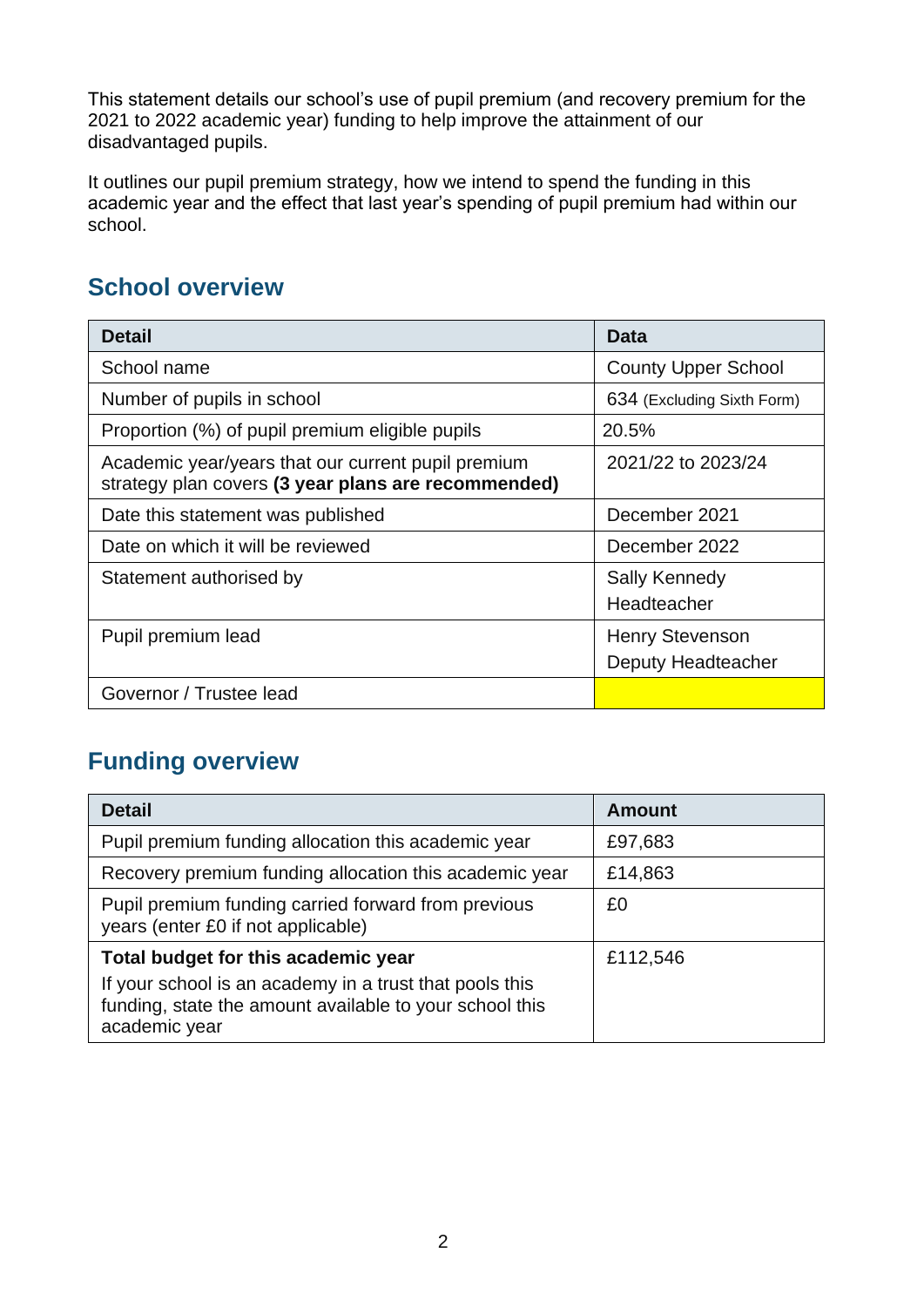# **Part A: Pupil premium strategy plan**

#### **Statement of intent**

Our intention is that all pupils, irrespective of their background or the challenges they face, make good progress and achieve high attainment across the curriculum.

The focus of our pupil premium strategy is to support disadvantaged pupils to achieve that goal, including progress for those with high prior attainment. We will consider the challenges faced by vulnerable pupils, such as those who have a social worker and young carers. The activity we have outlined in this statement is also intended to support their needs, regardless of whether they are disadvantaged or not.

High quality teaching is at the heart of our approach, with a focus on areas in which the disadvantaged pupils require the most support. This is proven to have the greatest impact on closing the disadvantage attainment gap and at the same time will benefit the non-disadvantaged pupils in our school. Implicit in the intended outcomes detailed below is the intention that non-disadvantaged pupils' attainment will be sustained and improved alongside progress for their disadvantaged peers.

Our strategy is also integral to the wider school plans for education recovery, notably in it's support for the National Tutoring Programme for pupils whose education has been worst affected, including non-disadvantaged pupils.

Our approach will be responsive to common challenges and individual needs, rooted in robust diagnostic assessment, not assumptions about the impact of disadvantage. The approaches we have adopted complement each other to help pupils excel. To ensure they are effective we will:

- Ensure disadvantaged pupils are challenged in the work that they are set
- Act early to intervene at the point the need is identified
- Adopt a whole school approach in which all staff take responsibility for disadvantaged pupils outcomes and raise expectations of what they can achieve.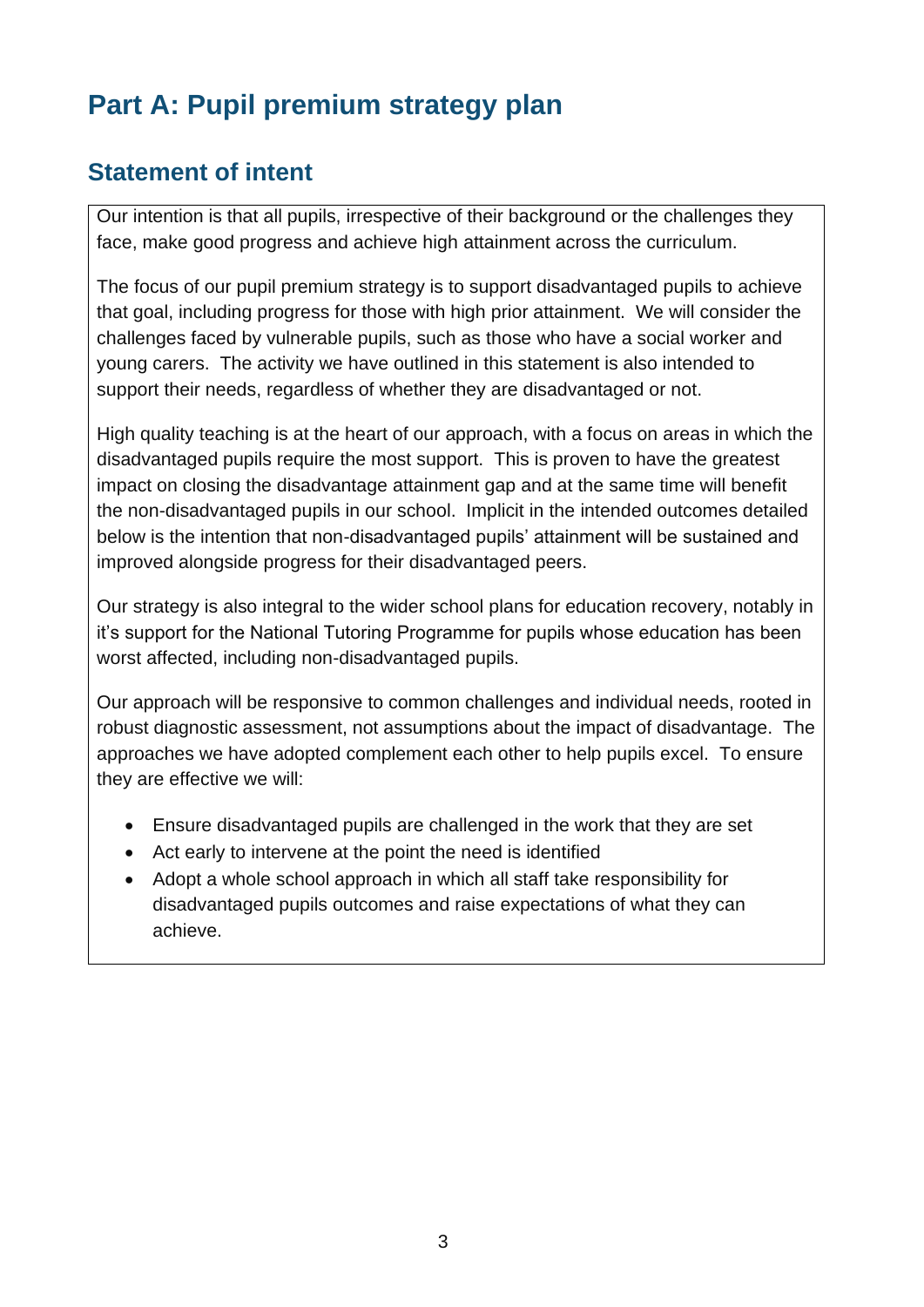## **Challenges**

This details the key challenges to achievement that we have identified among our disadvantaged pupils.

| <b>Challenge</b><br>number | <b>Detail of challenge</b>                                                                                                                                                                                                                                                                                                                                                                                                                                                                                                                                                                     |                                              |     |       |            |           |  |  |  |
|----------------------------|------------------------------------------------------------------------------------------------------------------------------------------------------------------------------------------------------------------------------------------------------------------------------------------------------------------------------------------------------------------------------------------------------------------------------------------------------------------------------------------------------------------------------------------------------------------------------------------------|----------------------------------------------|-----|-------|------------|-----------|--|--|--|
| 1                          | <b>Attendance</b><br>Attendance of all pupils has been adversely affected by the impact of<br>Covid-19. In part this is due to a significant number of pupils having to<br>self-isolate following positive PCR tests, but an increase in the number<br>of school refusers and pupils with mental health issues, such as anxiety,<br>has played a major role.<br>As can be seen in the table below (attendance for term 1a) the impact of<br>this has disproportionately affected attendance of pupils from<br>disadvantaged backgrounds:                                                       |                                              |     |       |            |           |  |  |  |
|                            |                                                                                                                                                                                                                                                                                                                                                                                                                                                                                                                                                                                                | 2021-22                                      | Y11 | Y10   | <b>Y9</b>  |           |  |  |  |
|                            |                                                                                                                                                                                                                                                                                                                                                                                                                                                                                                                                                                                                | <b>All</b>                                   | 86% | 86%   | 86%        |           |  |  |  |
|                            |                                                                                                                                                                                                                                                                                                                                                                                                                                                                                                                                                                                                | <b>Non PP</b>                                | 89% | 88%   | 89%        |           |  |  |  |
|                            |                                                                                                                                                                                                                                                                                                                                                                                                                                                                                                                                                                                                | <b>PP</b>                                    | 72% | 82%   | 77%        |           |  |  |  |
|                            |                                                                                                                                                                                                                                                                                                                                                                                                                                                                                                                                                                                                | Gap                                          | 17% | 6%    | 12%        |           |  |  |  |
|                            |                                                                                                                                                                                                                                                                                                                                                                                                                                                                                                                                                                                                |                                              |     |       |            |           |  |  |  |
| $\overline{2}$             | The effect of the school closures has meant that many of our pupils have not<br>had access to a structured learning environment for prolonged periods of time.<br>Some have struggled to adapt to the routines and expectations of school with<br>standards of behaviour for learning being an obstacle to some pupils making<br>the good progress.<br>Data records on Go4Schools indicate the pupils who are eligible for Pupil<br>Premium funding attract 3-5 times the number of negative behaviour points<br>compared to their peers, and significantly fewer positive achievement points. |                                              |     |       |            |           |  |  |  |
|                            |                                                                                                                                                                                                                                                                                                                                                                                                                                                                                                                                                                                                | <b>Average behaviour points</b><br>per pupil |     | Y11   | <b>Y10</b> | <b>Y9</b> |  |  |  |
|                            |                                                                                                                                                                                                                                                                                                                                                                                                                                                                                                                                                                                                | <b>Positive Non-PP</b>                       |     | 42    | 57         | 69        |  |  |  |
|                            |                                                                                                                                                                                                                                                                                                                                                                                                                                                                                                                                                                                                | <b>Positive PP</b>                           |     | 38    | 51         | 55        |  |  |  |
|                            |                                                                                                                                                                                                                                                                                                                                                                                                                                                                                                                                                                                                | <b>Negative Non PP</b>                       |     |       | -6         | -8        |  |  |  |
|                            |                                                                                                                                                                                                                                                                                                                                                                                                                                                                                                                                                                                                | <b>Negative PP</b>                           |     | $-19$ | $-15$      | $-29$     |  |  |  |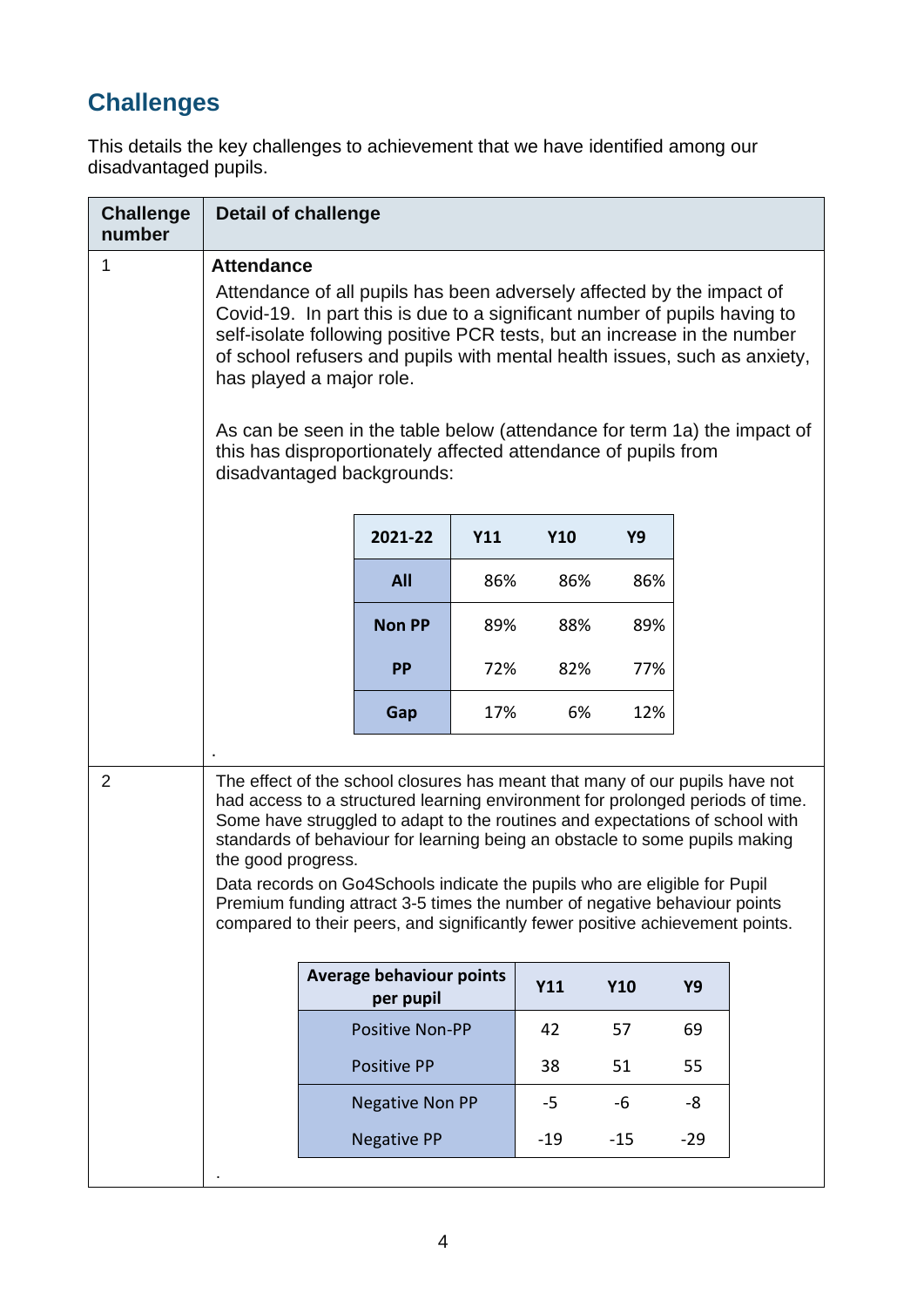| 3 | Assessments, observation and discussion with pupils in, and teachers of, Year<br>9 indicate that disadvantaged pupils generally have lower levels of reading<br>comprehension than their peers. This impacts on their progress in all subjects.<br>On entry to Year 7 39% of our disadvantaged pupils have below age-related<br>expectations compared to 34 % of their peers. |                                                                                                                                                                                                                                                                                                                                               |        |                |        |        |  |  |
|---|-------------------------------------------------------------------------------------------------------------------------------------------------------------------------------------------------------------------------------------------------------------------------------------------------------------------------------------------------------------------------------|-----------------------------------------------------------------------------------------------------------------------------------------------------------------------------------------------------------------------------------------------------------------------------------------------------------------------------------------------|--------|----------------|--------|--------|--|--|
| 4 |                                                                                                                                                                                                                                                                                                                                                                               | There is a gap between both progress and attainment of disadvantaged pupils<br>and their peers in all subjects. The progress gap has increased in<br>2021 (Teacher Assessed Grades) and affects pupils from all starting points.<br>This is most evident in pupils with mid-prior attainment, and this gap has been<br>increasing since 2018. |        |                |        |        |  |  |
|   |                                                                                                                                                                                                                                                                                                                                                                               |                                                                                                                                                                                                                                                                                                                                               |        | 2021 2020 2019 |        | - 2018 |  |  |
|   |                                                                                                                                                                                                                                                                                                                                                                               | <b>MPA Non FSM6</b>                                                                                                                                                                                                                                                                                                                           | 0.3    | 0.4            | 0.1    | 0.5    |  |  |
|   |                                                                                                                                                                                                                                                                                                                                                                               | MPA FSM6                                                                                                                                                                                                                                                                                                                                      | $-2.3$ | $-1.1$         | $-0.7$ | 0.3    |  |  |
|   |                                                                                                                                                                                                                                                                                                                                                                               | Gap                                                                                                                                                                                                                                                                                                                                           |        | $-2.6 - 1.5$   | -0.8   | $-0.2$ |  |  |
|   |                                                                                                                                                                                                                                                                                                                                                                               |                                                                                                                                                                                                                                                                                                                                               |        |                |        |        |  |  |

#### **Intended outcomes**

This explains the outcomes we are aiming for **by the end of our current strategy plan**, and how we will measure whether they have been achieved.

| <b>Intended outcome</b>                                                                    | Success criteria                                                                                                                                                                                         |  |  |  |
|--------------------------------------------------------------------------------------------|----------------------------------------------------------------------------------------------------------------------------------------------------------------------------------------------------------|--|--|--|
| To improve the progress and attainment of<br>disadvantaged pupils across the curriculum at | By the end of our current plan in 2023-24<br>KS4 outcomes demonstrate that:                                                                                                                              |  |  |  |
| the end of KS4.                                                                            | On average disadvantaged pupils<br>achieve Progress 8 of no less than 0.0.                                                                                                                               |  |  |  |
|                                                                                            | The attainment gap between<br>disadvantaged pupils and their non-<br>disadvantaged peers who have similar<br>starting points is no more than 0.3 and<br>decreases to 0 over three years.                 |  |  |  |
| To achieve and sustain improved attendance<br>for all our pupils, particularly those from  | Sustained high attendance from 2023-24<br>demonstrated by:                                                                                                                                               |  |  |  |
| disadvantaged backgrounds                                                                  | The overall attendance rate for all pupils<br>is no less than 95%                                                                                                                                        |  |  |  |
|                                                                                            | The gap between disadvantaged pupils<br>and their non-disadvantaged peers is no<br>more than 5% and reduces to zero over<br>three years.                                                                 |  |  |  |
| Improved reading and comprehension among<br>disadvantaged pupils in Year 9                 | Reading comprehension tests demonstrate<br>improved comprehension skills among<br>disadvantaged pupils and a smaller disparity<br>between the scores of their non-<br>disadvantaged peers. Teachers will |  |  |  |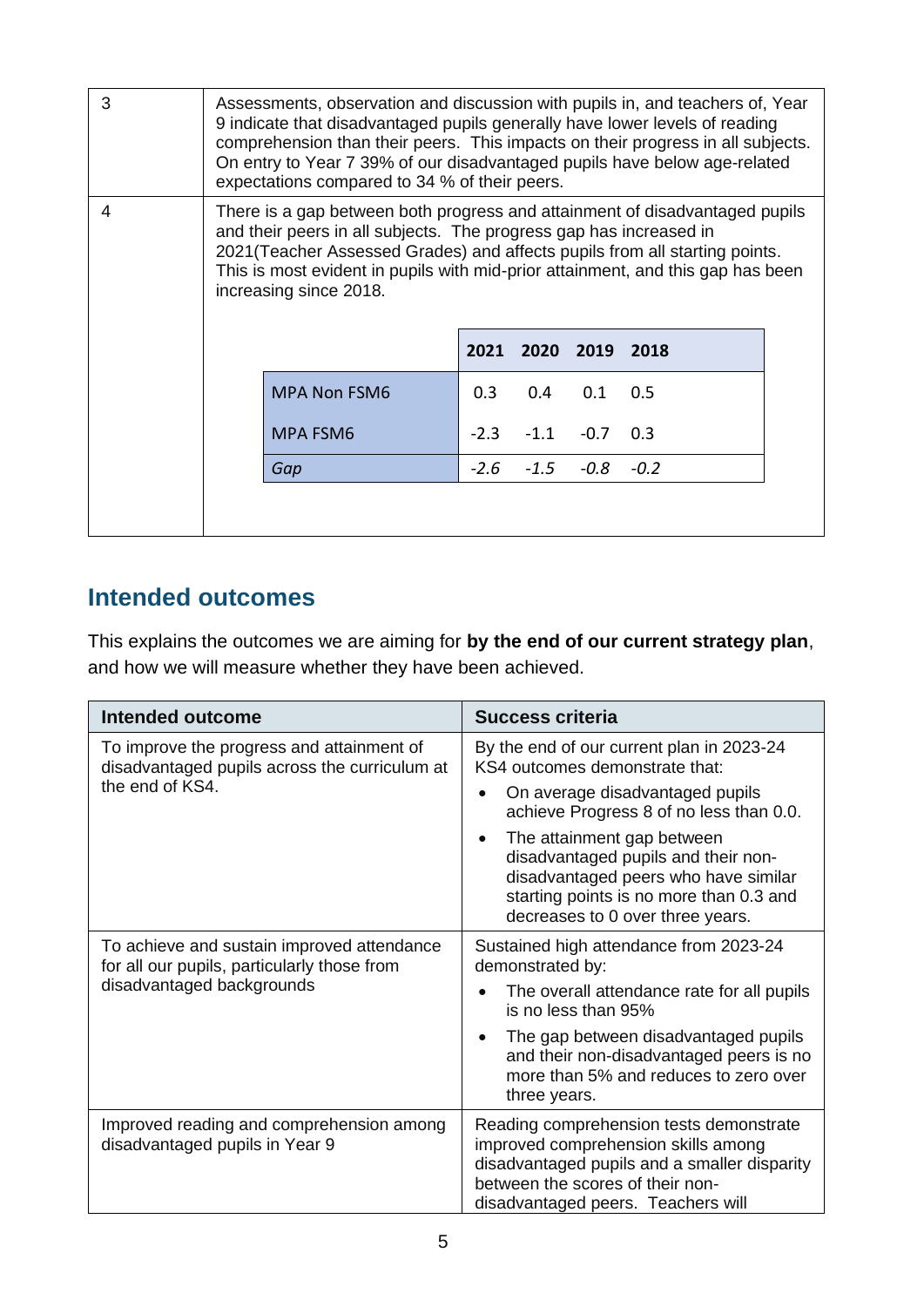|                                                                                                                       | recognise this improvement through pupils'<br>engagement in all lessons.                                                                                                                                                                               |
|-----------------------------------------------------------------------------------------------------------------------|--------------------------------------------------------------------------------------------------------------------------------------------------------------------------------------------------------------------------------------------------------|
| Improved wellbeing and behaviour for<br>learning of all pupils, particularly those from<br>disadvantaged backgrounds. | Sustained improvements in wellbeing and<br>behaviour will be evidenced by pupil<br>wellbeing surveys, a reduction in the<br>number of negative behaviour points given<br>to disadvantaged pupils, and a reduction in<br>FTEs and referrals to On Call. |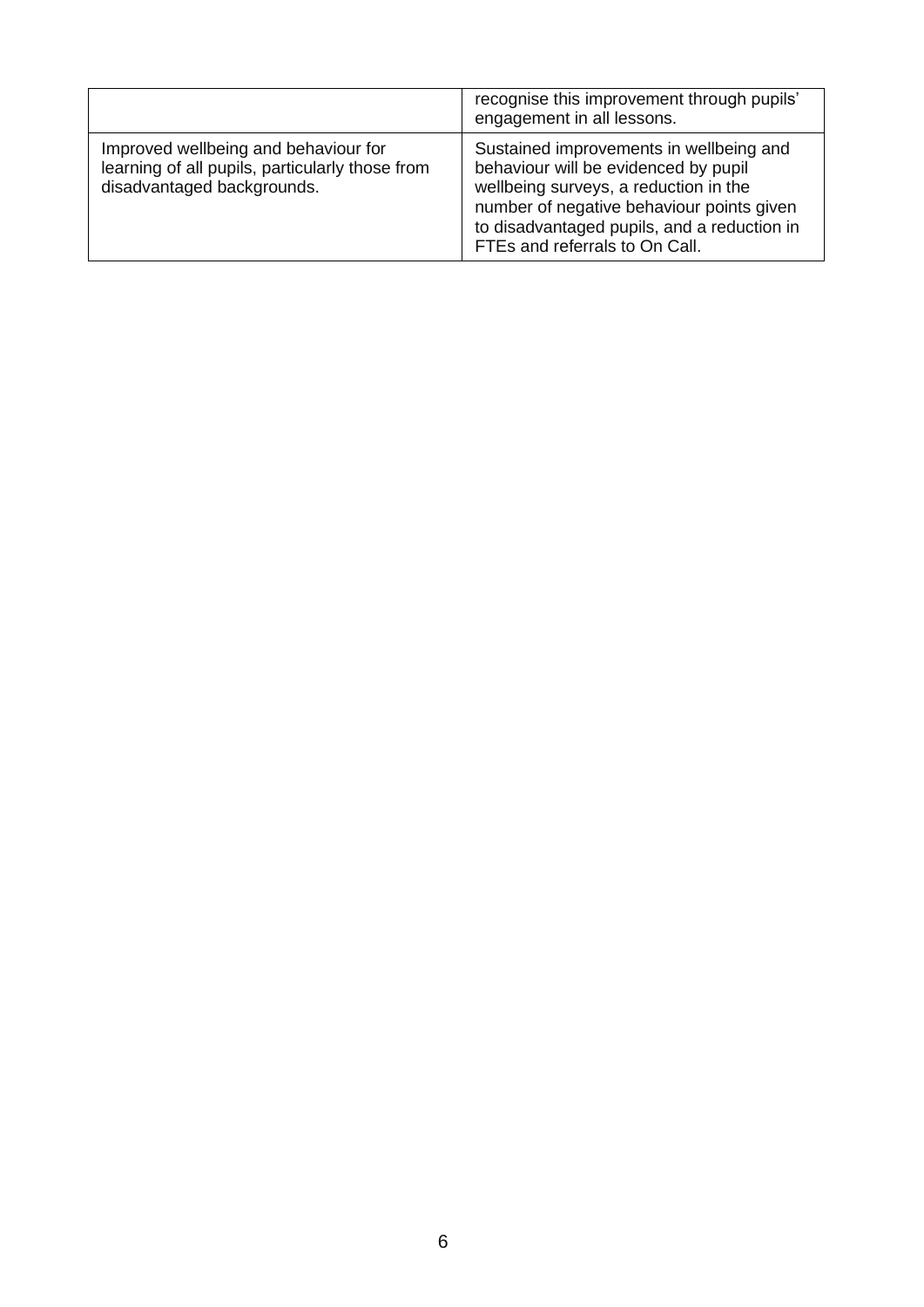### **Activity in this academic year**

This details how we intend to spend our pupil premium (and recovery premium funding) **this academic year** to address the challenges listed above.

#### **Teaching (for example, CPD, recruitment and retention)**

Budgeted cost: £ 12,000

| <b>Activity</b>                                                                                                                                                                             | <b>Evidence that supports this</b><br>approach                                                                                                                                                                                                                                                                                              | <b>Challenge</b><br>number(s)<br>addressed |
|---------------------------------------------------------------------------------------------------------------------------------------------------------------------------------------------|---------------------------------------------------------------------------------------------------------------------------------------------------------------------------------------------------------------------------------------------------------------------------------------------------------------------------------------------|--------------------------------------------|
| <b>Recruit Associate</b><br>AHT to lead CPD<br>across the school                                                                                                                            | <b>EEF Guide 'Putting Evidence to Work'</b><br>encourages distributed leadership and<br>advises that "A culture of shared<br>leadership can be nurtured by explicitly<br>creating opportunities for staff to take<br>on implementation leadership<br>responsibilities."<br><b>EEF Implementation Guidance</b>                               | $\overline{4}$                             |
| Train all staff in the use<br>Tom Sherrington's<br>WalkThru focusing in<br>the first instance on and<br>Explaining and<br>Modelling and then<br>moving onto Behaviour<br>and Relationships. | "The WalkThrus meet a real need<br>because they bridge the gaps between,<br>on the one hand, what we currently<br>have strong evidence for in terms of<br>developing pupils' learning and, on the<br>other hand, precise guidance on how<br>this might be brought to life in daily<br>practice." Mary Myatt<br>https://www.walkthrus.co.uk/ | $\overline{4}$                             |
| Set up JPD (Joint<br>Practice Development)<br>staff triads to work<br>collaboratively on<br>embedding the<br>evidence informed<br>strategies for<br>developing high quality<br>teaching.    | Work from the NCSL (National College<br>for School Leadership show that<br>embedding effective structures and<br>experiences for learning will help long<br>term improvement and sustainability,<br>jpd-what-does-the-evidence-<br>suggest-are-effective-approaches-<br>long-term                                                           | 4                                          |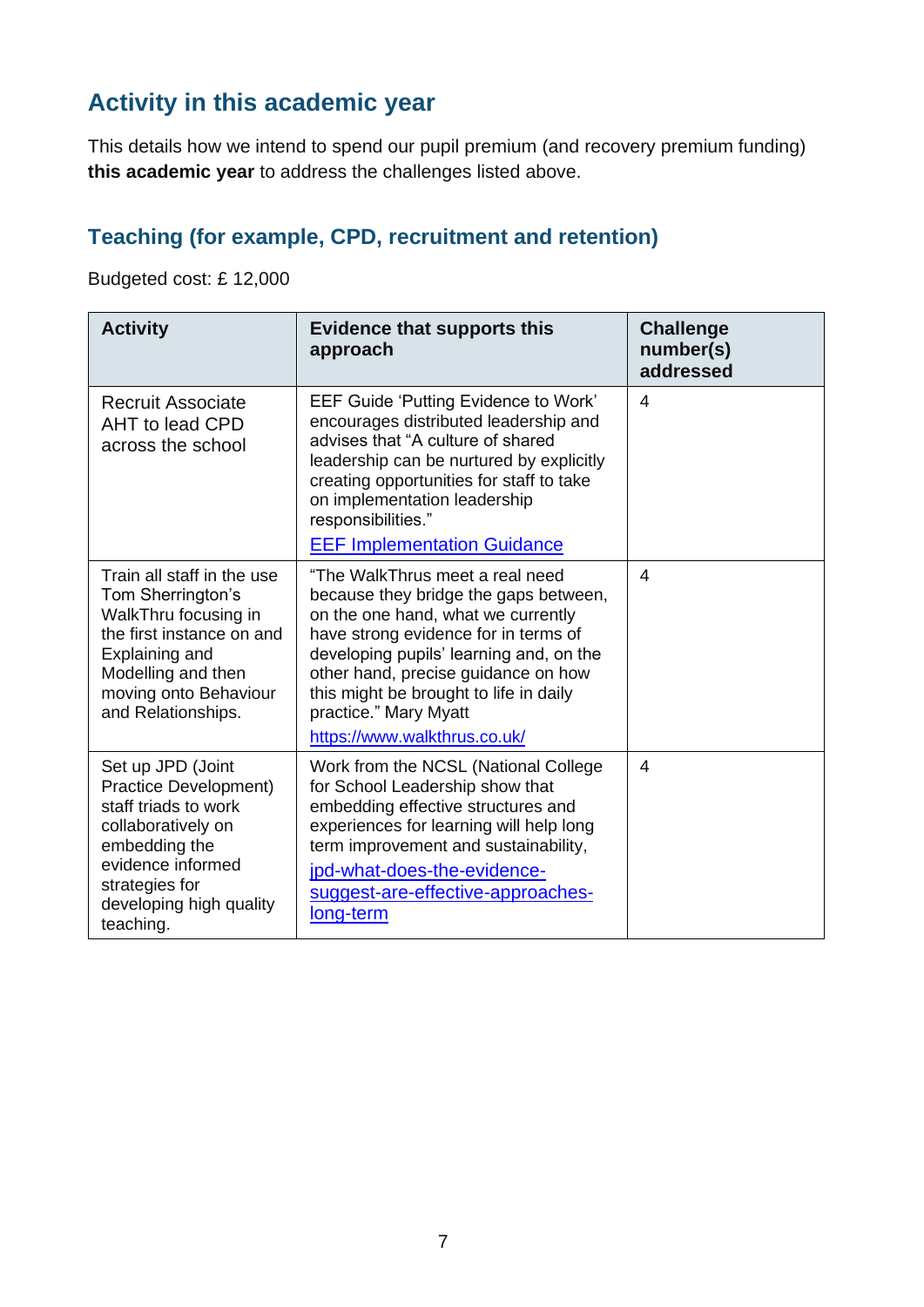#### **Targeted academic support (for example, tutoring, one-to-one support structured interventions)**

Budgeted cost: £ 6000

| <b>Activity</b>                                               | <b>Evidence that supports this</b><br>approach                                                                                                                                                                                                                                                     | <b>Challenge</b><br>number(s)<br>addressed |
|---------------------------------------------------------------|----------------------------------------------------------------------------------------------------------------------------------------------------------------------------------------------------------------------------------------------------------------------------------------------------|--------------------------------------------|
| Lexia Literacy<br>Programme                                   | Based on the strength of existing<br>studies, Lexia's large user base across<br>England and a strong alignment to their<br>guidance reports on improving literacy,<br>the EEF identified Lexia as a promising<br>program to investigate.<br>https://www.lexiauk.co.uk/proven-<br>results/research/ | 3                                          |
| <b>KS3 Reading Fluency</b><br>Project (Herts for<br>learning) | The Institute of Effective Education<br>research found that the HFL KS2<br>Reading Fluency Project had a<br>positive impact on developing pupils'<br>reading accuracy and<br>comprehension, as measured by the<br>YARC.<br>https://the-iee.org.uk/what-we-<br>do/innovation-evaluation-            | 3                                          |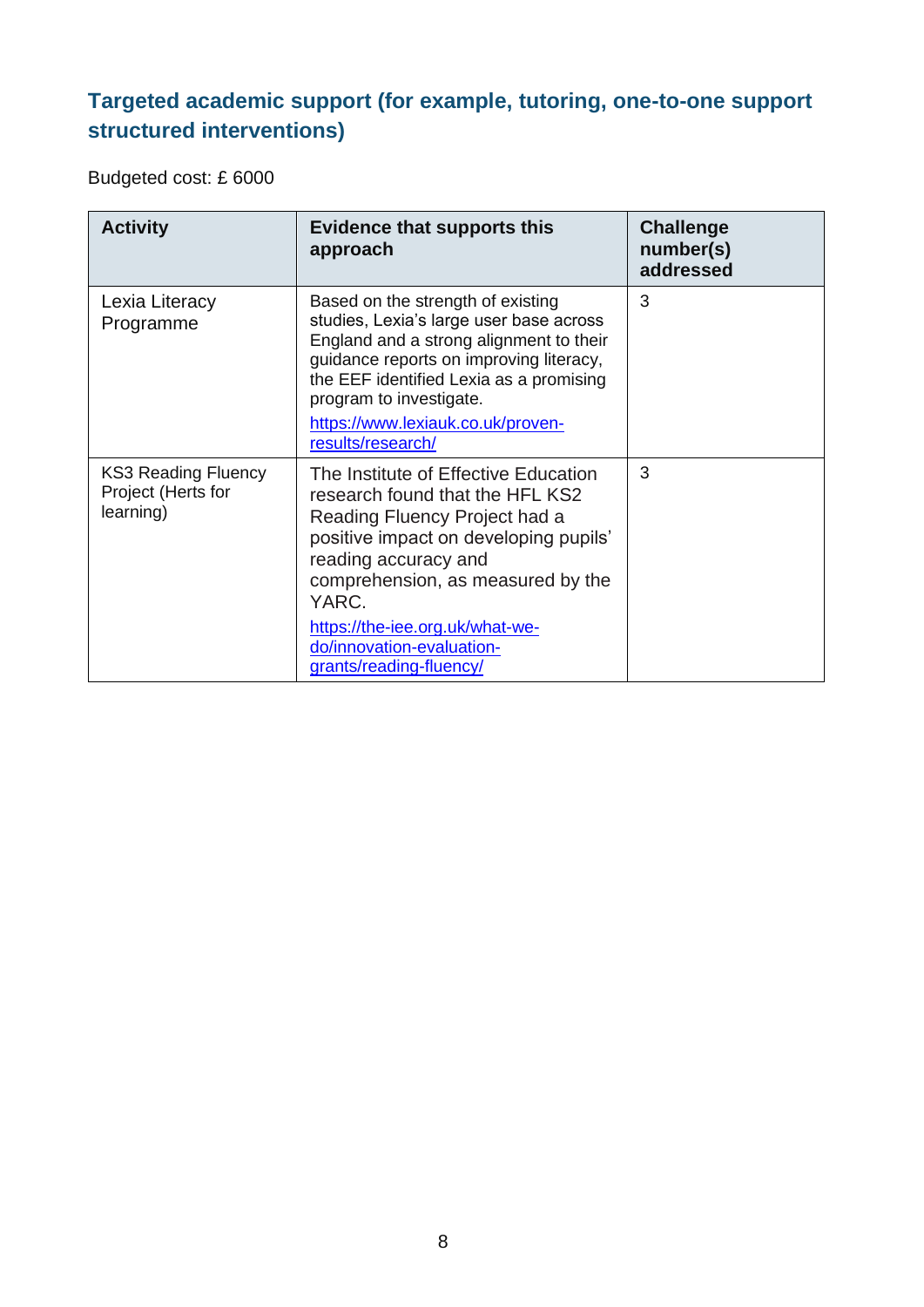#### **Wider strategies (for example, related to attendance, behaviour, wellbeing)**

Budgeted cost: £ *94,546*

| <b>Activity</b>                                                                                                                                                                                                                                                                                                                                         | <b>Evidence that supports this</b><br>approach                                                                                                                                                                                                                                                                                                        | <b>Challenge</b><br>number(s)<br>addressed |
|---------------------------------------------------------------------------------------------------------------------------------------------------------------------------------------------------------------------------------------------------------------------------------------------------------------------------------------------------------|-------------------------------------------------------------------------------------------------------------------------------------------------------------------------------------------------------------------------------------------------------------------------------------------------------------------------------------------------------|--------------------------------------------|
| <b>Recruit DHT with</b><br>responsibility for<br>pastoral wellbeing,<br>behaviour and<br>attendance                                                                                                                                                                                                                                                     | Distinct role with a high profile<br>recognises the needs of the students<br>ensuring that safeguarding is not an<br>add on but integral to supporting all<br>students.                                                                                                                                                                               | 1,2                                        |
| <b>Recruit two Pastoral</b><br><b>Support Officers to</b><br>work with vulnerable<br>and disadvantaged<br>students                                                                                                                                                                                                                                      | The average impact of behaviour<br>interventions is four additional months'<br>progress over the course of a year.<br>Evidence suggests that, on average,<br>behaviour interventions can produce<br>moderate improvements in academic<br>performance along with a decrease in<br>problematic behaviours.<br><b>EEF Behaviour Intervention Toolkit</b> | 1,2                                        |
| Fund training and<br>support from YMCA<br><b>Trinity Group for</b><br>supervision and training<br>of our staff                                                                                                                                                                                                                                          | Trauma intervention for mental health to<br>ensure positive behaviours.                                                                                                                                                                                                                                                                               |                                            |
| Engage with the<br><b>National Tutoring</b><br>Programme to provide a<br>blend of tuition,<br>mentoring and school<br>led tutoring for pupils<br>whose education has<br>been disrupted by the<br>pandemic. A significant<br>proportion of the pupils<br>who receive tutoring will<br>be disadvantaged<br>including those with high<br>prior attainment. | Tuition targeted at specific needs and<br>knowledge gaps can be an effective<br>method to support low attaining pupils<br>or those falling behind both one-to-one:<br><b>EEF One-to-one tuition</b><br>And in small groups:<br><b>EEF Small group tuition</b>                                                                                         | 1,2                                        |

#### **Total budgeted cost: £ 112,546**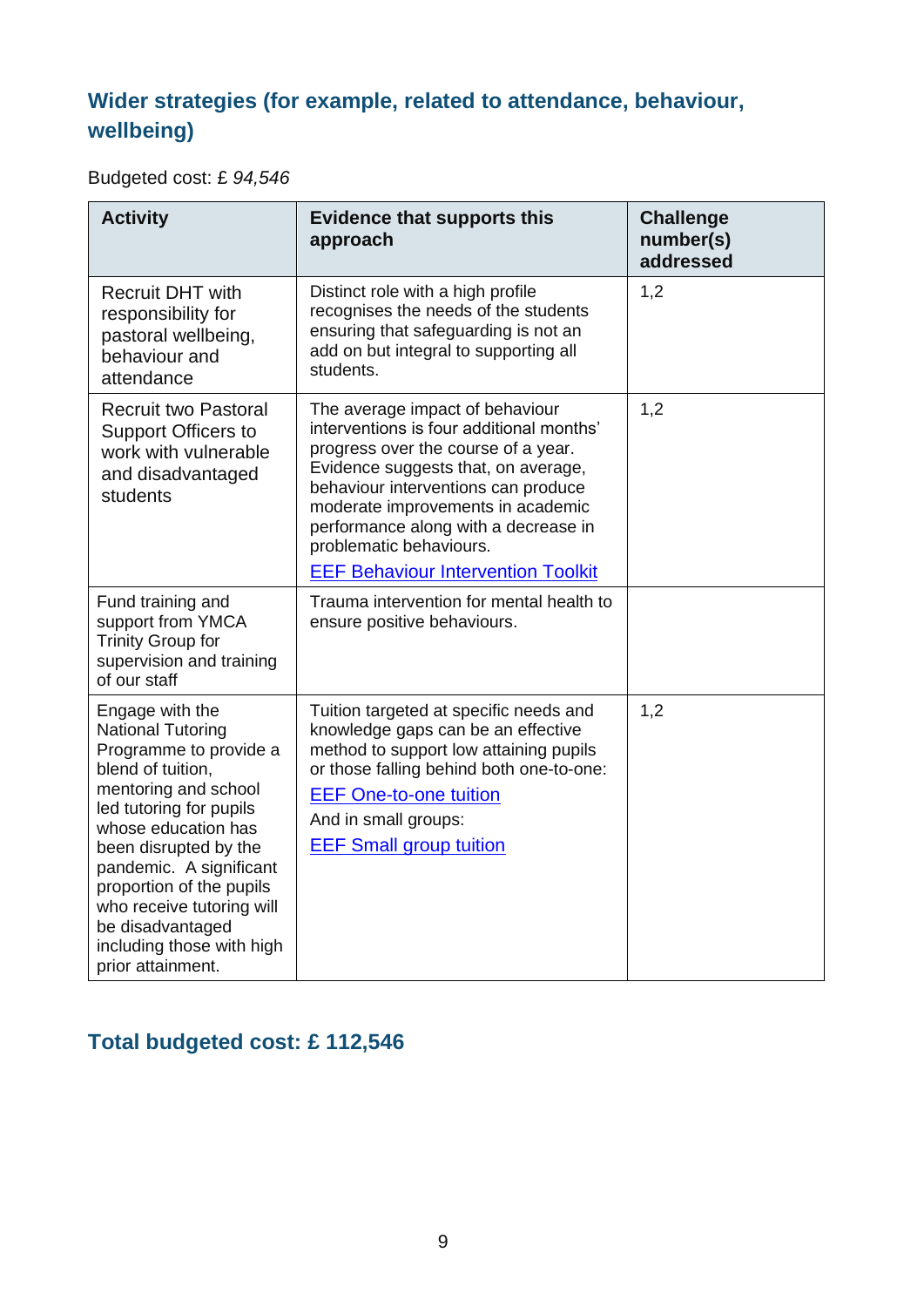# **Part B: Review of outcomes in the previous academic year**

#### **Pupil premium strategy outcomes**

This details the impact that our pupil premium activity had on pupils in the 2020 to 2021 academic year.

Areas of focus:

Provide small group support to allow students underachieving to catch-up and where appropriate develop study skills

Provide additional opportunities for students to cement their progress through twilight and holiday sessions.

Ensure staff are able to identify and support pupil premium students through quality first teaching.

Ensure appropriate recording and monitoring of interventions.

Place a particular focus on interventions in English.

Ensure under-performing students work in class is of a high standard and in line with teacher and school expectations.

- Targeted interventions for 22 students from September 2021
- Additional part time English teacher to work with small groups and individual targeted students.
- Additional IT resources (eg GCSEPod, MyMaths, Collins Connect)

#### **Externally provided programmes**

*Please include the names of any non-DfE programmes that you purchased in the previous academic year. This will help the Department for Education identify which ones are popular in England*

| <b>Programme</b>                                           | <b>Provider</b>  |
|------------------------------------------------------------|------------------|
| • High quality small group tuition<br>across core subjects | <b>SP Tutors</b> |